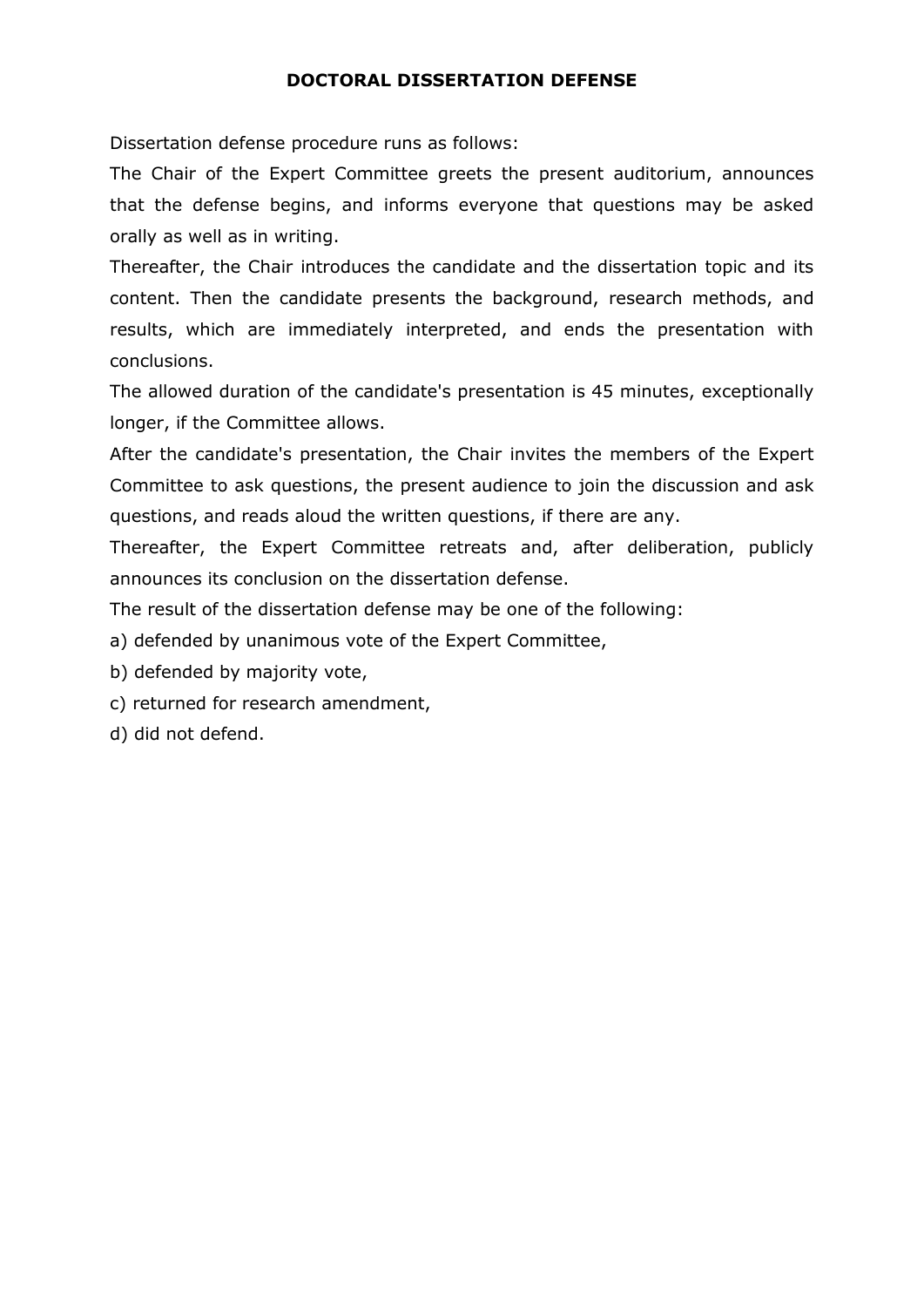## **DISSERTATION DEFENSE MINUTES**

| The candidate's first and last name (father's name): ___________________________                                                                                                                                                                                                                                                                                    |                                                                                  |  |  |  |  |  |  |
|---------------------------------------------------------------------------------------------------------------------------------------------------------------------------------------------------------------------------------------------------------------------------------------------------------------------------------------------------------------------|----------------------------------------------------------------------------------|--|--|--|--|--|--|
|                                                                                                                                                                                                                                                                                                                                                                     |                                                                                  |  |  |  |  |  |  |
| Names of the Expert Committee members:                                                                                                                                                                                                                                                                                                                              |                                                                                  |  |  |  |  |  |  |
|                                                                                                                                                                                                                                                                                                                                                                     |                                                                                  |  |  |  |  |  |  |
|                                                                                                                                                                                                                                                                                                                                                                     |                                                                                  |  |  |  |  |  |  |
|                                                                                                                                                                                                                                                                                                                                                                     |                                                                                  |  |  |  |  |  |  |
|                                                                                                                                                                                                                                                                                                                                                                     | The Faculty Council's decision on dissertation topic approval made on (date):    |  |  |  |  |  |  |
|                                                                                                                                                                                                                                                                                                                                                                     |                                                                                  |  |  |  |  |  |  |
| <b>Dissertation Title:</b>                                                                                                                                                                                                                                                                                                                                          |                                                                                  |  |  |  |  |  |  |
|                                                                                                                                                                                                                                                                                                                                                                     |                                                                                  |  |  |  |  |  |  |
| The course of dissertation defense with questions asked:<br>Questions asked by the Committee members:                                                                                                                                                                                                                                                               | ,我们也不能会在这里,我们的人们就会在这里,我们的人们就会在这里,我们的人们就会在这里,我们的人们就会在这里,我们的人们就会在这里,我们的人们就会在这里,我们的 |  |  |  |  |  |  |
|                                                                                                                                                                                                                                                                                                                                                                     | 2.                                                                               |  |  |  |  |  |  |
| 3.                                                                                                                                                                                                                                                                                                                                                                  |                                                                                  |  |  |  |  |  |  |
|                                                                                                                                                                                                                                                                                                                                                                     |                                                                                  |  |  |  |  |  |  |
| 5.                                                                                                                                                                                                                                                                                                                                                                  |                                                                                  |  |  |  |  |  |  |
| 6.                                                                                                                                                                                                                                                                                                                                                                  |                                                                                  |  |  |  |  |  |  |
|                                                                                                                                                                                                                                                                                                                                                                     |                                                                                  |  |  |  |  |  |  |
| 8.                                                                                                                                                                                                                                                                                                                                                                  |                                                                                  |  |  |  |  |  |  |
| $\begin{picture}(20,10) \put(0,0){\vector(1,0){100}} \put(15,0){\vector(1,0){100}} \put(15,0){\vector(1,0){100}} \put(15,0){\vector(1,0){100}} \put(15,0){\vector(1,0){100}} \put(15,0){\vector(1,0){100}} \put(15,0){\vector(1,0){100}} \put(15,0){\vector(1,0){100}} \put(15,0){\vector(1,0){100}} \put(15,0){\vector(1,0){100}} \put(15,0){\vector(1,0){100}} \$ |                                                                                  |  |  |  |  |  |  |